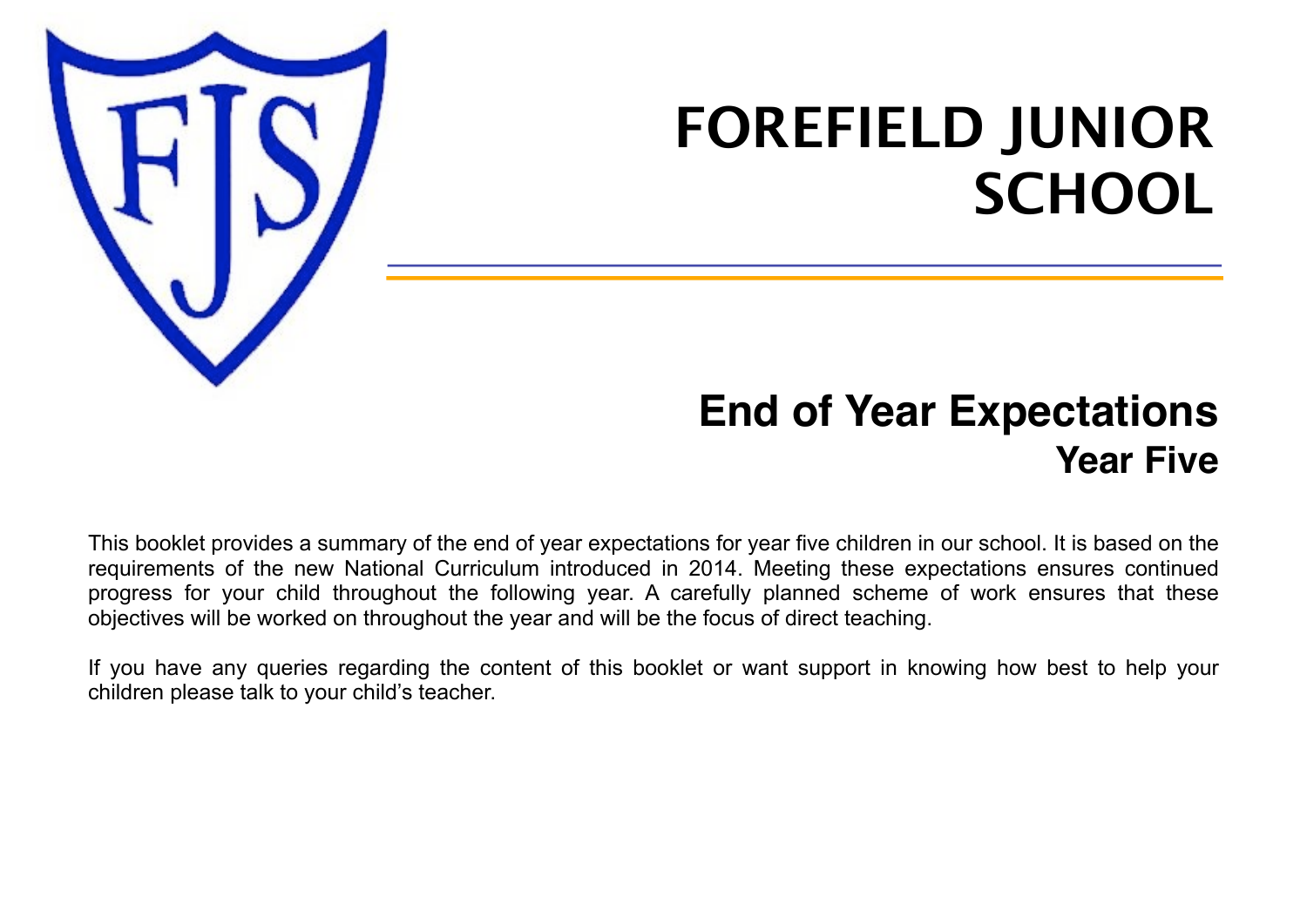### **Mathematics**

### **Number, place value, approximation and estimation/rounding**

- I can count forwards or backwards in steps of powers of 10 for any given number up to 1,000,000.
- I can read, write, order and compare numbers to at least 1,000,000.
- I can determine the value of each digit in numbers up to 1,000,000.
- I can read Roman numerals to 1,000 (M) and recognise years written in Roman numerals.
- I can round any number up to 1,000,000 to the nearest 10, 100, 1000, 10000 and 100000.
- I can interpret negative numbers in context, count forwards and backwards with positive and negative whole numbers, including through zero.
- I can solve number problems and practical problems with the above.

### **Calculations**

- I can add and subtract numbers mentally with increasingly large numbers.
- I can add and subtract whole numbers with more than 4 digits, including using formal written methods.
- I can use rounding to check answers to calculations and determine, in the context of a problem, levels of accuracy.
- I can solve addition and subtraction multi-step problems in contexts, deciding which operations and methods to use and why.
- I can identify multiples and factors, including finding all factor pairs or a number and common factor pairs of two numbers.
- I use the vocabulary of prime numbers, prime factors and composite (nonprime) numbers.
- I can establish whether a number up to 100 is prime and recall prime numbers up to 19.
- I recognise and use square numbers and cube numbers, and the notation for squared and cubed.
- I can multiply and divide numbers mentally drawing on known facts.
- I can multiply and divide whole numbers and those involving decimals by 10, 100 and 1000.
- I can multiply numbers up to 4 digits by a 1-digit or 2-digit number using a formal written method, including long multiplication for 2-digit numbers.
- I can divide numbers up to 4 digits by a 1-digit number using the formal written method of short division and interpret remainders appropriately for the context.
- I can solve problems involving multiplication and division including using knowledge of factors and multiples, squares and cubes.
- I can solve problems involving addition, subtraction, multiplication and division and a combination of these, including understanding the meaning of the equals sign.
- I can solve problems involving multiplication and division including scaling by simple fractions and problems involving simple rates.

### **Fractions, decimals and percentages**

- I can recognise mixed numbers and improper fractions and convert from one form to the other.
- I can write mathematical statements >1 as a mixed number.
- I can identify, name and write equivalent fractions of a given fraction, represented visually, including tenths and hundredths.
- I can compare and order fractions whose denominators are multiples of the same number.
- I can add and subtract fractions with the same denominator and denominators that are multiples of the same number.
- I can multiply proper fractions and mixed numbers by whole numbers, supported by materials and diagrams.
- I can read and write decimal numbers as fractions.
- I recognise and can use thousandths and relate them to tenths, hundredths and decimal equivalents.
- I can round decimals with 2 decimal places to the nearest whole number and 1 decimal place.
- I can read, write, order and compare numbers with up to 3 decimal places.
- I can solve problems involving numbers up to 3 decimal places.
- I recognise the percent symbol and understand that percent relates to ʻnumber parts per hundred'.
- I can write percentages as a fraction with denominator hundred, and as a decimal.
- I can solve problems which require knowing percentage and decimal equivalents of 1⁄2, 1⁄4, 1/5, 2/5, 4/5 and those fractions with a denominator or a multiple of 10 or 25.

### **Measurement**

- I can solve problems involving converting between units of time.
- I can convert between different units of metric measure.
- I understand and use approximate equivalences between metric units and common imperial units, such as inches, pounds and pints.
- I can measure and calculate the perimeter of composite rectilinear shapes in cm and m.
- I can calculate and compare the area of rectangles (incl squares), and including using standard units (cm2 and cm3) to estimate the area of irregular shapes.
- I can estimate volume and capacity.
- I can use all four operations to solve problems involving money using decimal notation, including scaling.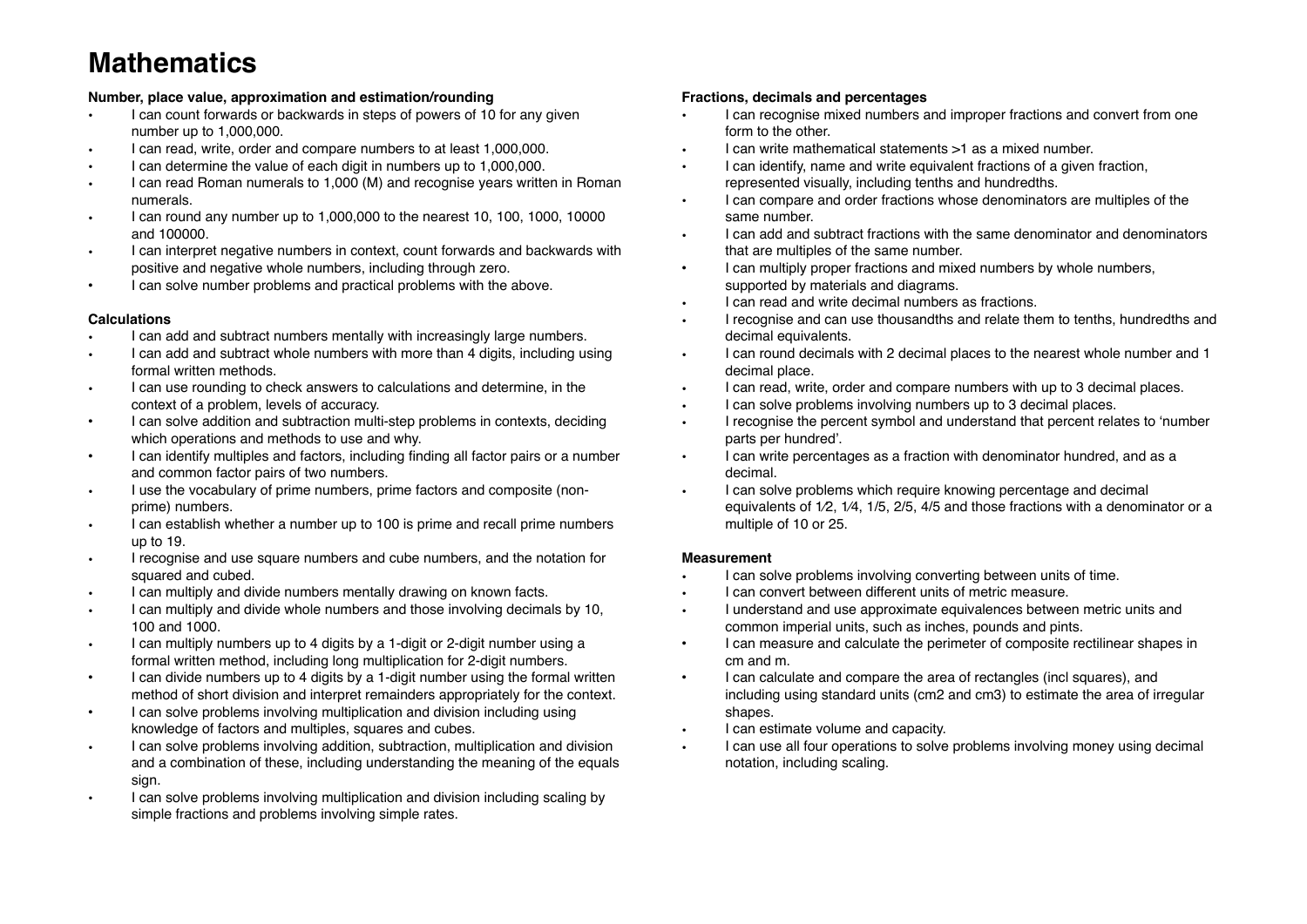### **Geometry – properties of shapes**

- I can use the properties of rectangles to deduce related facts and find missing lengths and angles.
- I can distinguish between regular and irregular polygons based on reasoning about equal sides and angles.
- I can identify 3D shapes, including cubes and other cuboids, from 2D representations.
- I know angles are measured in degrees.
- I can estimate and compare acute, obtuse and reflex angles.
- I can identify angles at a point and one whole turn.
- I can identify angles at a point on a straight line and 1/2 a turn.
- I can identify other multiples of 90o.
- I can draw given angles and measure them in degrees.

### **Geometry – position and direction**

• I can identify, describe and represent the position of a shape following a reflection or translation, using the appropriate language, and know that the shape has not changed.

#### **Statistics**

- I can complete, read and interpret information in tables, including timetables.
- I can solve comparison, sum and difference problems using information presented in a line graph.